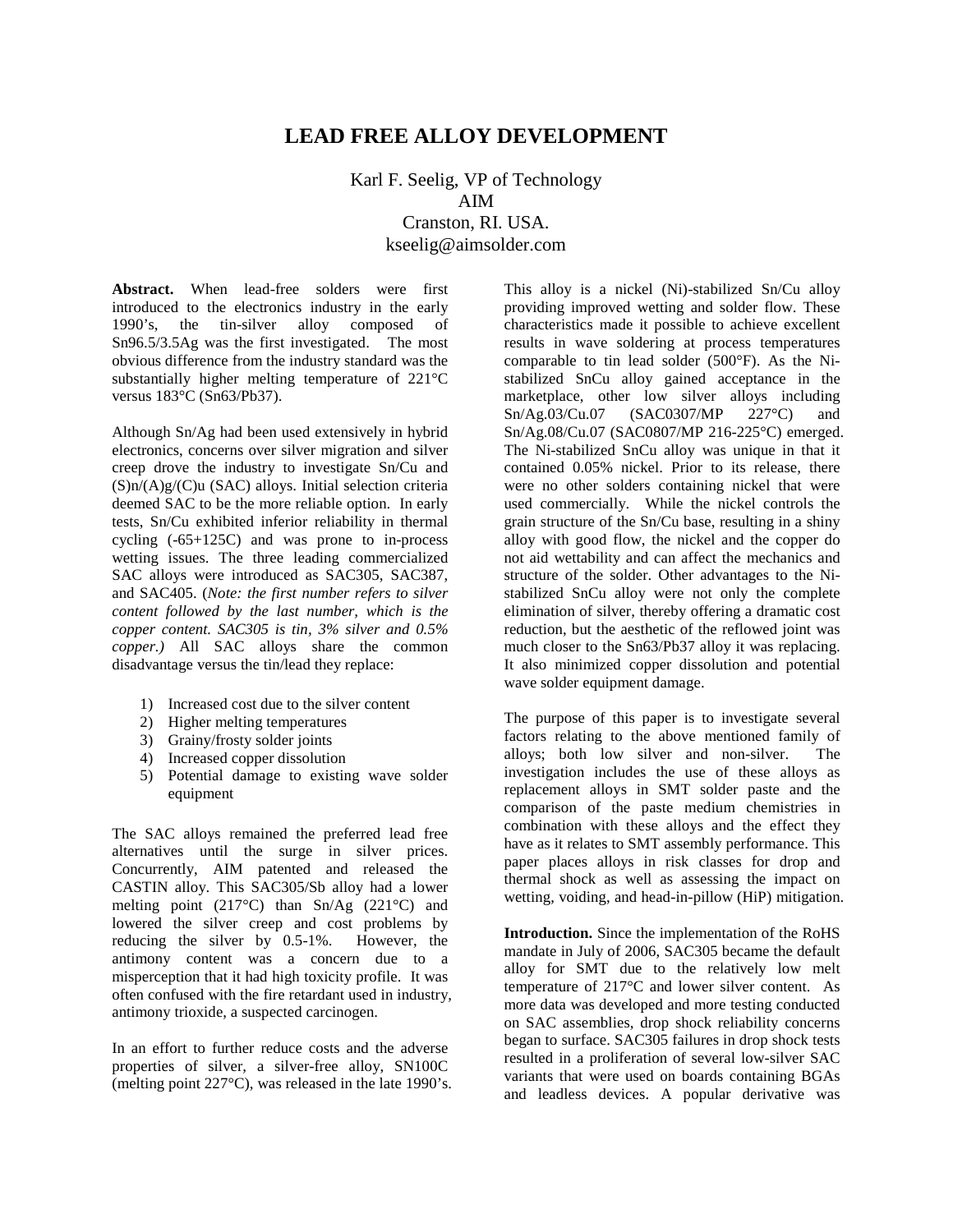CASTIN 125, a SAC version containing .1 % silver, .2 % antimony, and .5 % copper. Assemblers became sufficiently confident with these alloys to begin using them in SMT solder connections. While the Ni-stabilized Sn/Cu alloy and low-silver alloys continued to gain momentum, they did not perform well in thermal cycle fatigue testing specifically when extreme temperatures were required (-55°C to  $+125$ °C).

Below is a category box that places alloys into similar groups and shows risk factors associated with each group based on end use requirements.

### **Figure 1. Alloys by Group**

| <b>GROUP</b>  | <b>ALLOY</b>                      |
|---------------|-----------------------------------|
| 1             | SAC305, SAC405, SAC387            |
| $\mathcal{P}$ | Low-SAC alloys, SAC0307, SAC0807  |
| 3             | Silver-free alloys, SN100C, SN995 |
|               | Low-SAC with Co and/or Ni         |

**Figure 2. Alloy Groups with Risk Categories** 

| R=Recommended P=Possible NR=Not recommended |                                   |                                                |                                   |                                   |
|---------------------------------------------|-----------------------------------|------------------------------------------------|-----------------------------------|-----------------------------------|
| <b>Condition</b>                            | <b>Alloy</b><br><b>Group</b><br>1 | <b>Alloy</b><br><b>Group</b><br>$\overline{2}$ | <b>Alloy</b><br><b>Group</b><br>3 | <b>Alloy</b><br><b>Group</b><br>4 |
| <b>Thermal Shock</b>                        | R                                 | <b>NR</b>                                      | P                                 | <b>NR</b>                         |
| <b>Temperature</b><br><b>Cycling</b>        | R                                 | P                                              | P                                 | P                                 |
| <b>Vibration</b>                            | P                                 | P                                              | $P-R$                             | P                                 |
| <b>Drop Shock</b>                           | <b>NR</b>                         | R                                              | R                                 | R                                 |
| <b>Copper</b><br><b>Dissolution</b>         | <b>NR</b>                         | <b>NR</b>                                      | R                                 | R                                 |
| <b>Electrical</b>                           | R                                 | R                                              | R                                 | R                                 |
| <b>Whiskers</b>                             | <b>P-NR</b>                       | <b>P-NR</b>                                    | <b>P-NR</b>                       | <b>P-NR</b>                       |

**Early Study.** An earlier study was conducted to check for reliability and manufacturability of a lead free assembly. This was run in the SAC305 and Nistabilized SnCu alloys.

**Manufacturing Comparison.** The core of this experiment was a side-by-side comparison of SAC305 and Ni-stabilized SnCu alloy solder paste using a common flux medium. The solder experiment

consisted of running two sets of (50) fifty live functioning boards. The boards were mixed technology consisting of SMT and through-hole components. The following equipment and procedures were used:

- MPM UP2000 screen printer with metal squeegees for application of the solder paste
- .005" thick stainless, laser cut electropolished stencils
- 10% global reduction w/ home plate pad and 0805 and smaller caps and resistors
- Pick and place -MYDATA MY12
- Reflow- Electrovert Omniflo 10 zone
- A ramp-soak-spike SAC305 profile with a peak temperature of  $245^{\circ}C \pm 5$

#### **Figure 3. Assembly Utilized for Study**



The lead engineer of this project reviewed defect rates during assembly and noted that there was no difference in defect rates between the two assemblies. Some application differences were noted, however:

- The appearance of the Ni-stabilized SnCu alloy was much shinier.
- This particular board had a few locations prone to tombstoning. There was no tombstoning on the Ni-stabilized SnCu solder paste boards. There was an average of three tombstones per board soldered with SAC305.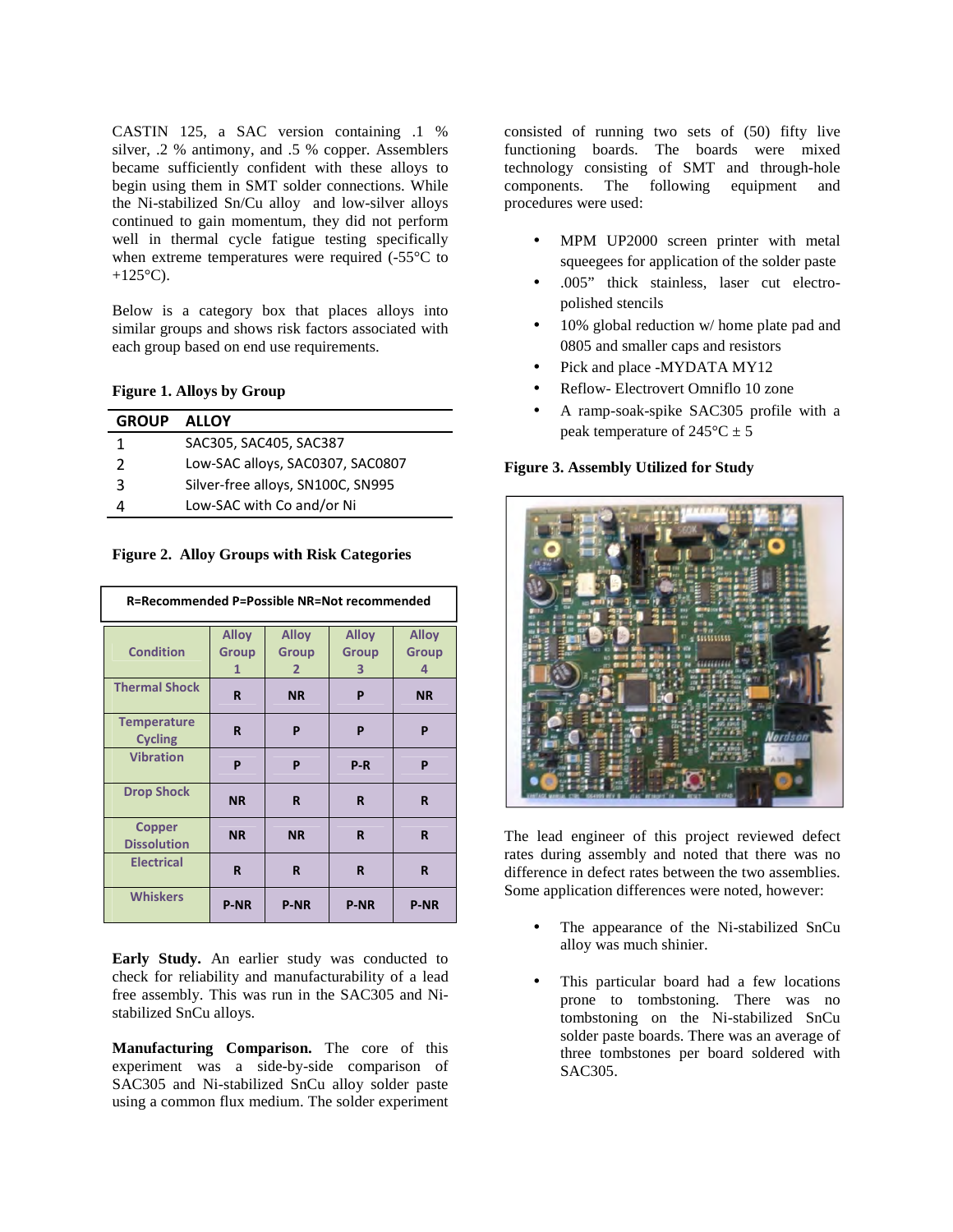- Touch up was much easier on the fine-pitch devices soldered with Ni-stabilized SnCu alloy. There is a much cleaner solder release and requirement of less flux on the boards soldered with Ni-stabilized SnCu alloy.
- The overall result from this study indicates that Ni-stabilized SnCu alloy performed similar to SAC in assembly and reliability (reliability test results below).\*

**Reliability Testing.** After solder assembly, the assemblies were thermally cycled from 0 to  $+100^{\circ}$ C for one-hour cycles. Electrical testing was performed on these assemblies after every 1000 cycles. This was repeated three times for a total of 3000 cycles. The boards also were tested for shear strength and grain structure at the end of each cycle.

The boards all passed ICT and functional testing. There was no alloy, flux chemistry or correlating manufacturing defect with either alloy during this testing process. The boards were retested multiple times (after each chamber session). There were no alloy defects that were caused by the thermal chamber exposure on either alloy.

There were no electrical failures related to the solder connections. After each 1000 hours of thermal cycling, the only electrical defect found was a 5% failure rate on through-hole LEDs. These LEDs were cross-sectioned and the failures were determined to not be solder-related, but simple component failures.

The boards were run through two additional cycles for 3000 total cycles. Boards were removed after 1000 cycles and were then cross-sectioned and inspected for solder joint integrity and grain structure. There were not any perceived structural changes in either alloy.

**Newer Study.** AIM's Research and Development study consisted of taking the following alloys using a ramp-soak-spike profile and conducting dye and pry testing as well as the modified Cisco test method to reveal HiP defects. The purpose of these tests was to determine if there were observable differences between alloys utilizing the same assembly, flux and process parameters.

- SAC0307
- SCAN-Co (Sn/Cu0.7%/Sb0.2%/Ni0.05/Co0.05)
- SAC305
- SN100C (Ni-stabilized SnCu alloy)

### **Figure 4. Chip Resistors of Each Alloy**

SAC0307



### SCAN-Co



SAC305



NI-STABILIZED SN/CU ALLOY

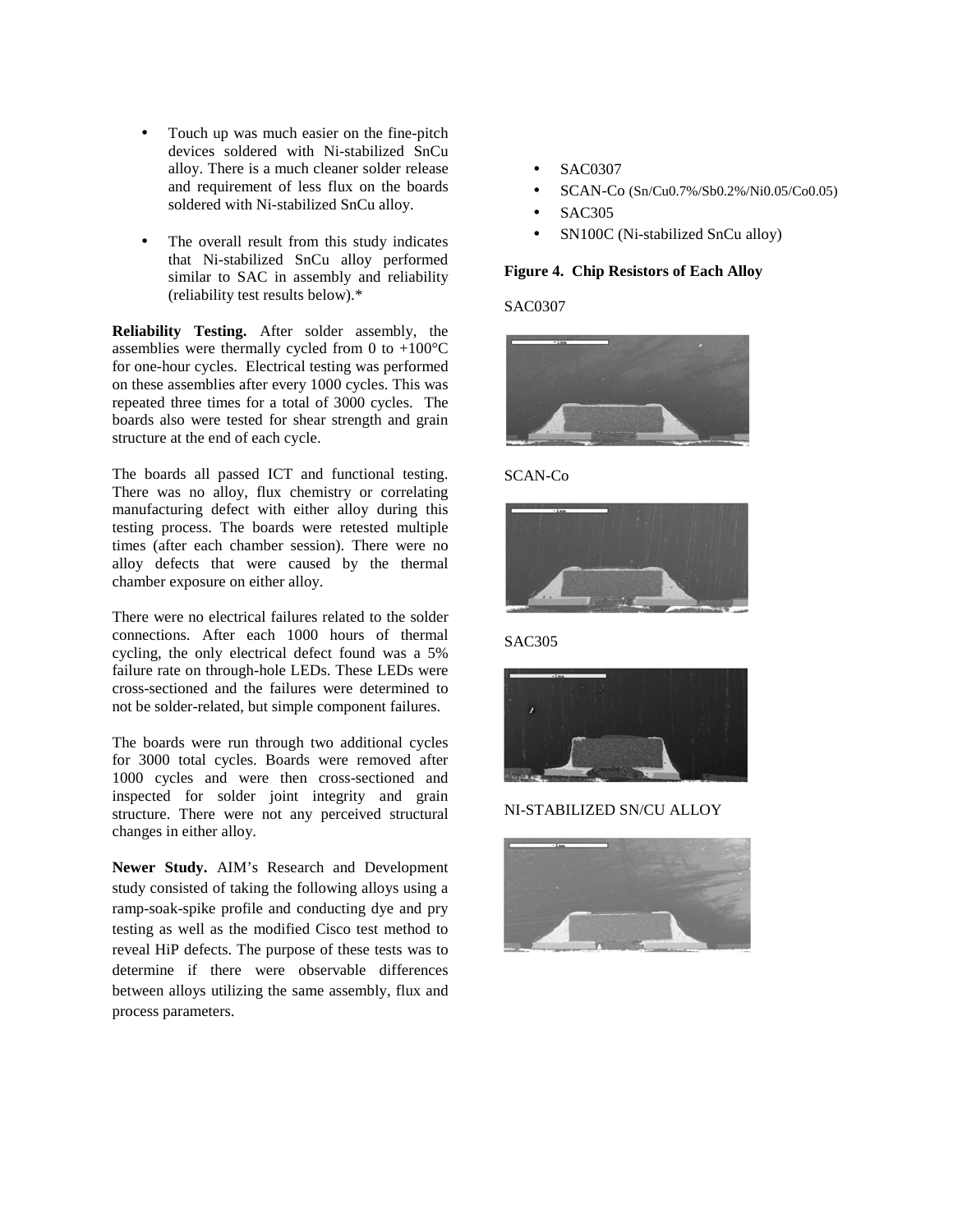**Figure 5. Flux Interaction with Intermetallic Layers (Post Reflow)** 

SAC0105 Flux A



SAC0105 Flux B



SAC0307 Flux A



SAC0307 Flux B



SAC305



## NI-STABILIZED SN/CU



**Figure 6. Element Maps of Tested Alloys** (taken with a Scanning Electron Microscope SEM/EDX xray instrument)

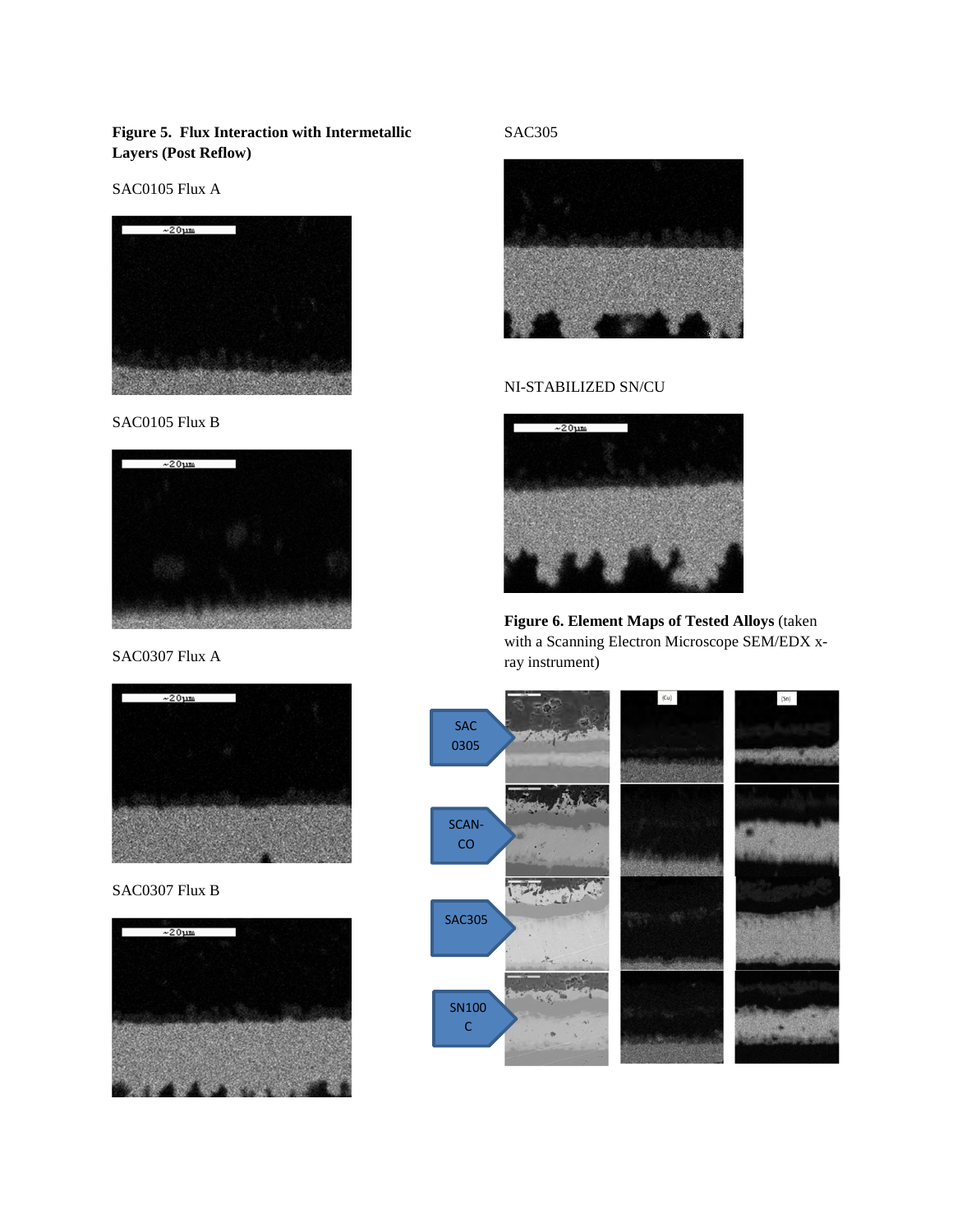**Thermal Age Testing.** Cross-sections were made and then placed in an oven for thermal aging at 150°C for 150 hours. The objective was to look for tin copper intermetallic growth changes.

The results of this test (as shown below) yielded an unexpected outcome. Prior work done by AIM suggested that there was a significant reduction in intermetallic growth when using a nickel-containing alloy. Conversely, AIM's recent testing revealed SAC containing slightly lower elevated tin copper intermetallic growth.

#### **Figure 7. Intermetallic Growth Comparison**



**Thermal Cycle Evaluation.** While specimens were not run for this paper, results of independent studies indicate that for severe thermal cycle (-65°C or -55°C to + 125 or +150  $^{\circ}$ C) resistance, higher silver SAC alloys (>3%) exhibit higher reliability than lower SAC  $(\langle 1\% \rangle)$  or silver free alloys. The precise effective amount as it relates to silver has not been determined. There are also studies that have indicated that the Sn/Ag2.5/Cu0.8/Sb0.5 alloy performs as well as high silver alloys. In non-extreme thermal cycle testing, the low silver SAC and silver free alloys seem to survive well (very similar to the SAC alloys.) A previous study based on a photocopier control board that was cycled at 0-+100°C indicated that Sn/Cu/Ni alloys as compared to SAC305 had the same performance as SAC.

**Standard Dye and Pry.** Using standard dye and pry testing, AIM compared the test alloys and flux chemistries. The paste was tested on three different surface finishes (ENIG, ImmAg, OSP) and HiP was counted. The tables below indicate that while the tested chemistry was developed for the Ni-stabilized SnCu alloy, it performed remarkably well with the SAC alloys. SCAN-Co performed significantly worse, driving the idea that the SCAN-Co alloy containing cobalt and nickel inhibits wetting and seems to change the surface characteristics.

#### **Figure 8. Dye and Pry Test Results**

SAC 0305

| <b>Board</b><br><b>Type</b> | Paste | <b>Failure</b> | <b>Number of</b><br><b>HiP per 4608</b><br>opportunities | <b>Percent</b><br>open |
|-----------------------------|-------|----------------|----------------------------------------------------------|------------------------|
| <b>ENIG</b>                 | A     | <b>None</b>    |                                                          | N/A                    |
|                             | B     | <b>None</b>    |                                                          | N/A                    |
| <b>ImmAg</b>                | A     | HiP            |                                                          | 100                    |
|                             | B     | <b>None</b>    |                                                          | N/A                    |
| <b>OSP</b>                  | A     | <b>None</b>    |                                                          | N/A                    |
|                             | R     | None           |                                                          | N/A                    |

#### SCAN-CO

| <b>Board</b><br><b>Type</b> | Paste | <b>Failure</b> | <b>Number of</b><br><b>HiP per 4608</b><br>opportunities | <b>Percent</b><br>open |
|-----------------------------|-------|----------------|----------------------------------------------------------|------------------------|
| <b>ENIG</b>                 | А     | <b>HiP</b>     |                                                          | 100                    |
|                             | B     | <b>HiP</b>     |                                                          | 100                    |
| <b>ImmAG</b>                | А     | <b>HiP</b>     | 22                                                       | 100                    |
|                             | B     | <b>HiP</b>     | 17                                                       | 100                    |
| <b>OSP</b>                  | A     | <b>HiP</b>     |                                                          | 100                    |
|                             | B     | HiP            | ς                                                        | 100                    |

#### SAC305

| <b>Board</b><br><b>Type</b> | Paste | <b>Failure</b> | <b>Number of</b><br><b>HiP per 4608</b><br>opportunities | <b>Percent</b><br>open |
|-----------------------------|-------|----------------|----------------------------------------------------------|------------------------|
| <b>ENIG</b>                 | A     | <b>HiP</b>     |                                                          | 100                    |
|                             | B     | <b>None</b>    |                                                          | N/A                    |
| <b>ImmAG</b>                | А     | <b>None</b>    |                                                          | N/A                    |
|                             | B     | <b>None</b>    |                                                          | N/A                    |
| <b>OSP</b>                  | А     | <b>None</b>    |                                                          | N/A                    |
|                             | В     | <b>None</b>    |                                                          | N/A                    |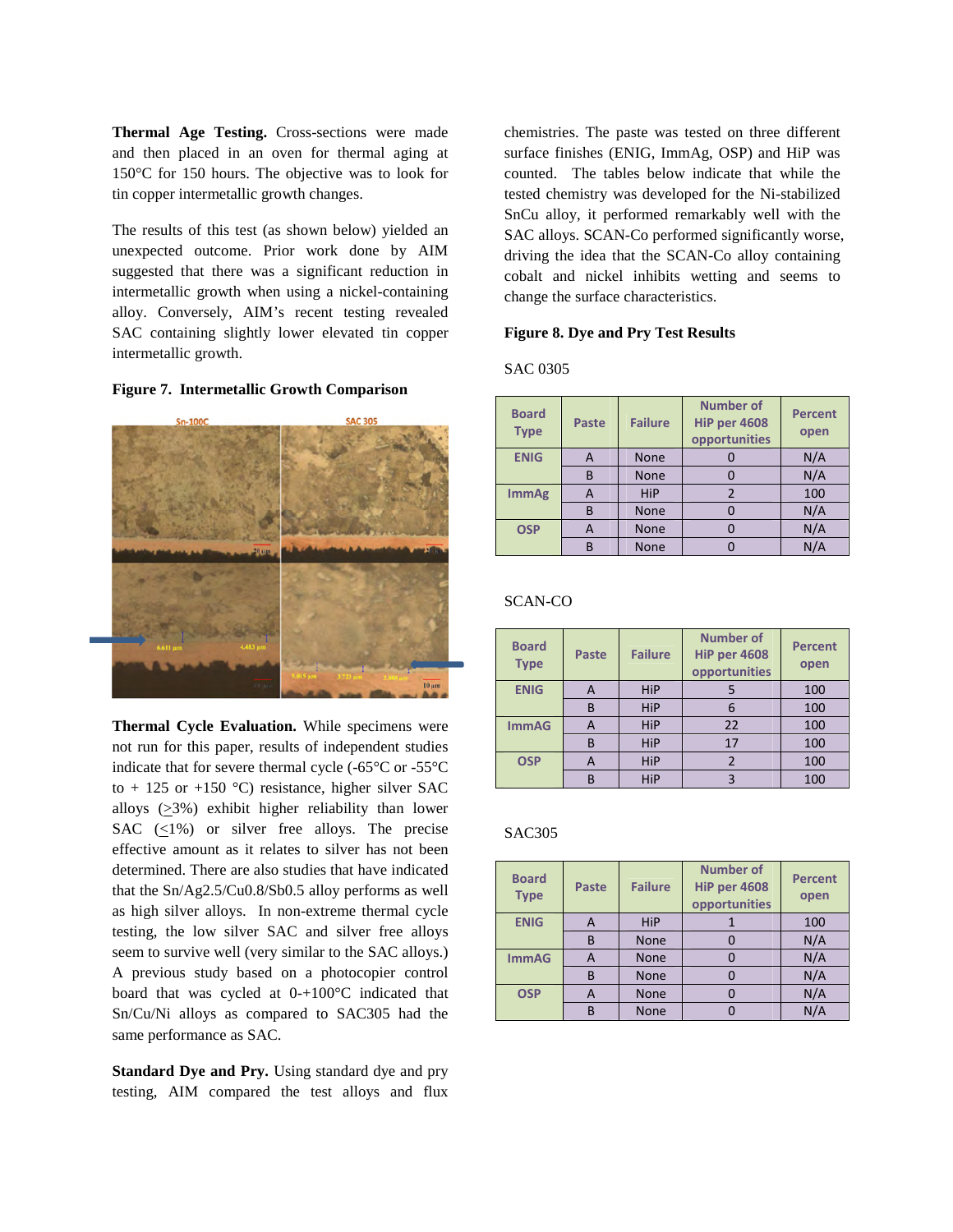#### NI-STABILIZED SN/CU

| <b>Board</b><br><b>Type</b> | <b>Paste</b> | <b>Failure</b> | <b>Number of</b><br><b>HiP per 4608</b><br>opportunities | <b>Percent</b><br>open |
|-----------------------------|--------------|----------------|----------------------------------------------------------|------------------------|
| <b>ENIG</b>                 | A            | <b>None</b>    |                                                          | N/A                    |
|                             | B            | <b>None</b>    |                                                          | N/A                    |
| <b>ImmAG</b>                | A            | <b>None</b>    |                                                          | N/A                    |
|                             | В            | <b>None</b>    |                                                          | N/A                    |
| <b>OSP</b>                  | А            | <b>None</b>    |                                                          | N/A                    |
|                             | B            | None           |                                                          | N/A                    |

**Modified Cisco Test Method.** AIM also performed HiP evaluation with a modified version of the Cisco HiP test. AIM ran this test at three different temperatures to mimic cool down (see photos below).

## **Figure 9. Modified Cisco Test Procedure**



The results from this test coincide with the results observed in the dye and pry test. The advantage of using the modified Cisco test is that it is much faster and less expensive. However, it does require a control to be run with each sample.

**Ongoing Development.** Research continues in an effort to develop a newer, lower cost alloy aimed to replace higher silver alloys like SAC305. The higher silver alloy family maintains its reputation as being a more reliable alloy than Sn/Cu based alloys.

Below are cross sections of a controlled cooled alloy of Sn/.7Cu. with different grain refining materials.

#### **Figure 10. Cross Sections (taken at 500x)**

Sn/.7 Cu



 $Sn/.7$  Cu + grain refiner A



Sn/.7 Cu grain refiner B